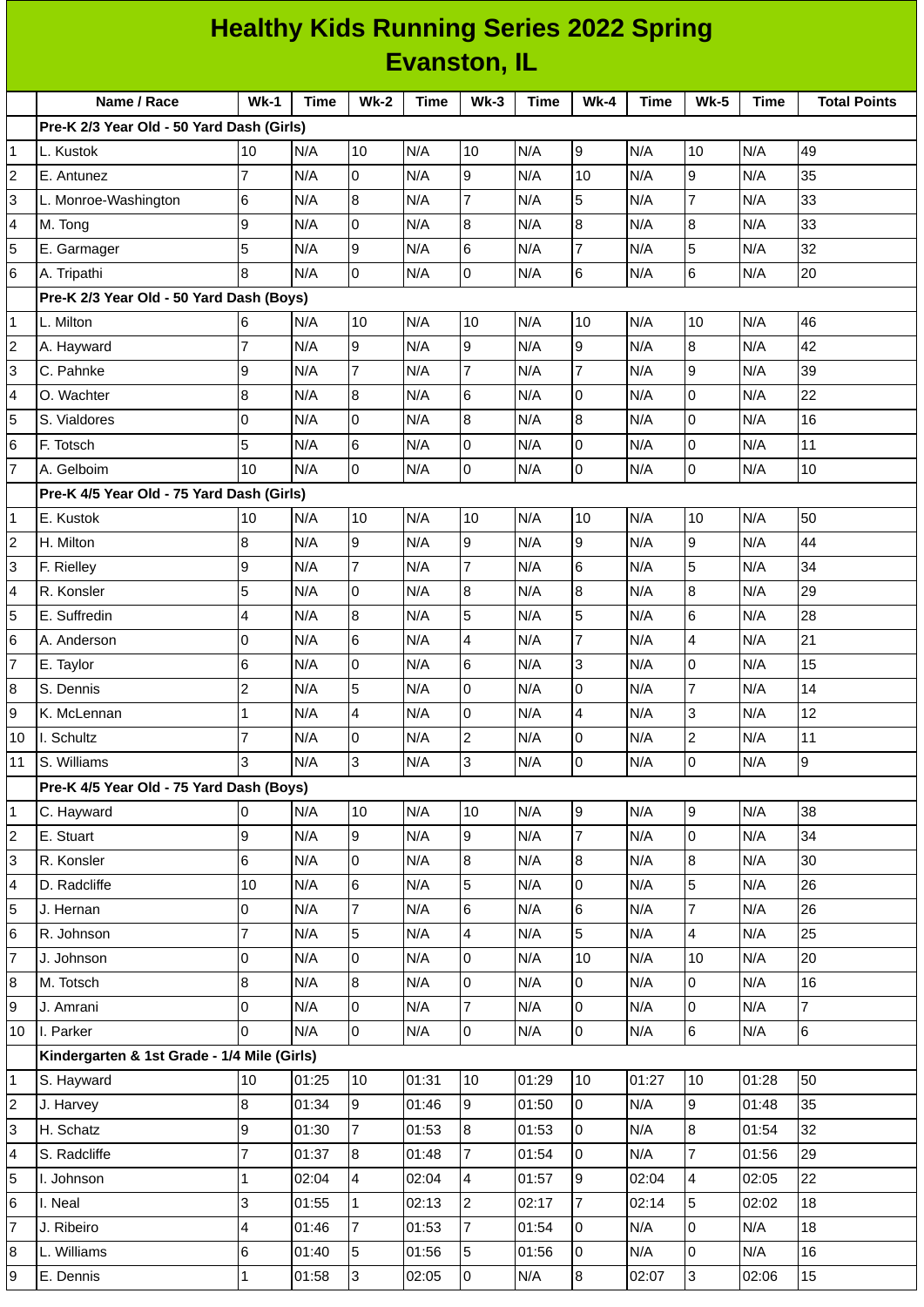## **Healthy Kids Running Series 2022 Spring Evanston, IL**

| 10                        | N. Woodsviolet                             | $\mathbf 1$    | 02:06 | $\mathbf 1$             | 02:15 | $\overline{c}$ | 02:17 | 6                       | 02:15 | $\mathbf 1$    | 02:21 | 11             |
|---------------------------|--------------------------------------------|----------------|-------|-------------------------|-------|----------------|-------|-------------------------|-------|----------------|-------|----------------|
| 11                        | r. rogers                                  | $\mathbf{1}$   | 02:15 | $\mathbf{1}$            | 03:18 | $\mathbf 1$    | 03:07 | 5                       | 02:54 | $\mathbf 1$    | 02:42 | 9              |
| 12                        | C. Winckler                                | 3              | 01:55 | O                       | N/A   | 3              | 01:59 | $\overline{0}$          | N/A   | $\overline{c}$ | 02:13 | 8              |
| 13                        | F. Walstrum                                | 0              | N/A   | 0                       | N/A   | 0              | N/A   | $\overline{0}$          | N/A   | 6              | 01:59 | 6              |
| 14                        | S. Lang                                    | 5              | 01:41 | lo.                     | N/A   | $\overline{0}$ | N/A   | l0                      | N/A   | 0              | N/A   | 5              |
| 15                        | L. Murawczyk                               | 0              | N/A   | $\overline{c}$          | 02:12 | $\overline{c}$ | 02:17 | 0                       | N/A   | 0              | N/A   | $\pmb{4}$      |
|                           | Kindergarten & 1st Grade - 1/4 Mile (Boys) |                |       |                         |       |                |       |                         |       |                |       |                |
| $\mathbf{1}$              | W. Kustok                                  | 10             | 01:21 | 10                      | 01:20 | 10             | 01:21 | 10                      | 01:27 | 10             | 01:22 | 50             |
| $\overline{c}$            | J. Gerlach                                 | $\bf{8}$       | 01:33 | $6\phantom{a}$          | 01:47 | 8              | 01:42 | $\overline{3}$          | 01:57 | 6              | 01:52 | 31             |
| 3                         | K. Dyer                                    | 9              | 01:22 | $\overline{0}$          | N/A   | 5              | 01:48 | $\,6$                   | 01:50 | 9              | 01:44 | 29             |
| 4                         | L. Stuart                                  | $\mathbf 1$    | 02:05 | $\bf{8}$                | 01:38 | 9              | 01:35 | 9                       | 01:39 | 0              | N/A   | 27             |
| 5                         | B. Mangum                                  | 0              | N/A   | 9                       | 01:33 | 8              | 01:42 | $\overline{8}$          | 01:46 | 0              | N/A   | 25             |
| 6                         | J. Polansky                                | $\overline{7}$ | 01:40 | $\overline{\mathbf{4}}$ | 01:52 | 3              | 01:49 | $\overline{4}$          | 01:54 | 5              | 01:53 | 23             |
| $\overline{\mathfrak{c}}$ | C. McLennan                                | 1              | 02:08 | 5                       | 01:51 | 0              | N/A   | 5                       | 01:52 | 8              | 01:51 | 19             |
| 8                         | J. Johnson-Cook                            | 6              | 01:42 | $\mathbf{1}$            | 02:12 | $\mathbf 1$    | 01:59 | $\overline{c}$          | 02:02 | 4              | 01:57 | 14             |
| 9                         | C. Koplow                                  | 2              | 01:56 | $\overline{c}$          | 02:00 | $\mathbf 1$    | 02:09 | 0                       | N/A   | 8              | 01:51 | 13             |
| 10                        | R. Benz                                    | 4              | 01:49 | 3                       | 01:59 | $\mathbf{1}$   | 02:07 | 0                       | N/A   | 3              | 02:02 | 11             |
| 11                        | <b>B.</b> Himmelstein                      | 1              | 02:10 | $\overline{7}$          | 01:46 | $\mathsf 0$    | N/A   | O                       | N/A   | 0              | N/A   | 8              |
| 12                        | J. Adriance                                | $\mathsf 0$    | N/A   | $\overline{0}$          | N/A   | 0              | N/A   | $\overline{8}$          | 01:46 | 0              | N/A   | 8              |
| 13                        | v. patkar                                  | 3              | 01:50 | $\mathbf{1}$            | 02:09 | 0              | N/A   | $\overline{c}$          | 02:02 | 0              | N/A   | $6\phantom{a}$ |
| 14                        | M. Novomisle                               | 0              | N/A   | $\overline{0}$          | N/A   | 6              | 01:45 | lo                      | N/A   | 0              | N/A   | $\,6$          |
| 15                        | N. Pahnke                                  | 1              | 02:02 | $\mathbf 1$             | 02:16 | $\mathbf 1$    | 02:12 | $\mathbf{1}$            | 02:09 | $\mathbf 1$    | 02:29 | 5              |
| 16                        | A. Tong                                    | $\mathbf 1$    | 02:08 | $\overline{0}$          | N/A   | $\mathbf 1$    | 02:25 | $\mathbf{1}$            | 02:21 | $\overline{2}$ | 02:21 | 5              |
| 17                        | M. Wachter                                 | 1              | 02:15 | $\mathbf 1$             | 02:07 | 3              | 01:49 | 0                       | N/A   | 0              | N/A   | 5              |
| 18                        | A. Amrani                                  | 0              | N/A   | 0                       | N/A   | 5              | 01:48 | 0                       | N/A   | 0              | N/A   | 5              |
| 19                        | G. Janus                                   | 5              | 01:48 | $\overline{0}$          | N/A   | 0              | N/A   | $\overline{0}$          | N/A   | 0              | N/A   | 5              |
| 20                        | A. Neinas-Gupta                            | $\mathbf{1}$   | 02:03 | $\overline{0}$          | N/A   | 0              | N/A   | $\mathsf 0$             | N/A   | $\mathbf{1}$   | 02:28 | $\overline{2}$ |
|                           | 2nd & 3rd Grade - 1/2 Mile (Girls)         |                |       |                         |       |                |       |                         |       |                |       |                |
| $\mathbf{1}$              | R. Kustok                                  | 10             | 03:09 | 10                      | 03:08 | 10             | 03:06 | 10                      | 03:16 | 10             | 03:06 | 50             |
| $\overline{c}$            | A. Parker                                  | $\bf 8$        | 03:35 | 8                       | 03:26 | 8              | 03:28 | 7                       | 03:39 | 9              | 03:35 | 40             |
| 3                         | N. PATTON                                  | 9              | 03:17 | 9                       | 03:09 | 9              | 03:09 | 9                       | 03:21 | 0              | N/A   | 36             |
| 4                         | J. Rosenfeld                               | 7              | 03:36 | $\overline{0}$          | N/A   | 0              | N/A   | $\overline{8}$          | 03:31 | 8              | 03:36 | 23             |
| 5                         | S. Schatz                                  | 6              | 03:55 | 6                       | 03:46 | $\overline{7}$ | 03:41 | $\overline{0}$          | N/A   | 0              | N/A   | 19             |
| 6                         | A. Chambers                                | 6              | 03:55 | l0                      | N/A   | 5              | 03:59 | 0                       | N/A   | $\overline{7}$ | 04:03 | 18             |
| $\overline{7}$            | R. Mohip                                   | 1              | 04:28 | $\overline{2}$          | 04:25 | 3              | 04:28 | 6                       | 04:26 | $\overline{c}$ | 04:25 | 14             |
| 8                         | K. Cordero                                 | 1              | 04:20 | 3                       | 03:56 | 4              | 04:15 | $\overline{0}$          | N/A   | 6              | 04:08 | 14             |
| 9                         | F. Kruvand                                 | 1              | 04:57 | $\mathbf{1}$            | 05:16 | $\mathbf{1}$   | 05:16 | 5                       | 04:33 | 5              | 04:12 | 13             |
| 10                        | I. Murawczyk                               | 0              | N/A   | $\overline{7}$          | 03:42 | 6              | 03:42 | 0                       | N/A   | 0              | N/A   | 13             |
| 11                        | C. Barton                                  | $\overline{c}$ | 04:08 | $\overline{1}$          | 04:37 | 3              | 04:28 | lo                      | N/A   | 4              | 04:23 | 10             |
| 12                        | L. Walstrum                                | 1              | 04:50 | 0                       | N/A   | $\mathbf 1$    | 04:48 | $\overline{\mathbf{4}}$ | 04:44 | 3              | 04:24 | 9              |
| 13                        | m. tamura                                  | 4              | 04:01 | 4                       | 03:55 | 0              | N/A   | 0                       | N/A   | 0              | N/A   | 8              |
| 14                        | L. PATTON                                  | 0              | N/A   | 5                       | 03:49 | $\mathsf 0$    | N/A   | lo                      | N/A   | 0              | N/A   | 5              |
| 15                        | E. Neinas-Gupta                            | 1              | 04:51 | $\mathbf 1$             | 04:55 | 0              | N/A   | $\overline{0}$          | N/A   | $\mathbf 1$    | 05:28 | 3              |
| 16                        | T. Holbrook                                | 3              | 04:06 | 0                       | N/A   | 0              | N/A   | $\mathsf 0$             | N/A   | 0              | N/A   | 3              |
| 17                        | J. Gelboim                                 | $\mathbf{1}$   | 04:16 | 0                       | N/A   | 0              | N/A   | lo                      | N/A   | 0              | N/A   | $\mathbf 1$    |
|                           | 2nd & 3rd Grade - 1/2 Mile (Boys)          |                |       |                         |       |                |       |                         |       |                |       |                |
| 1                         | H. Kustok                                  | 10             | 03:00 | 10                      | 03:02 | 10             | 03:00 | 9                       | 02:58 | 10             | 03:04 | 49             |
| 2                         | Z. Bonges                                  | 9              | 03:22 | $\overline{7}$          | 03:18 | 9              | 03:19 | 8                       | 03:20 | 9              | 03:15 | 42             |
| 3                         | T. Gerlach                                 | 8              | 03:24 | 9                       | 03:15 | 7              | 03:38 | $\overline{3}$          | 04:23 | 8              | 03:17 | 35             |